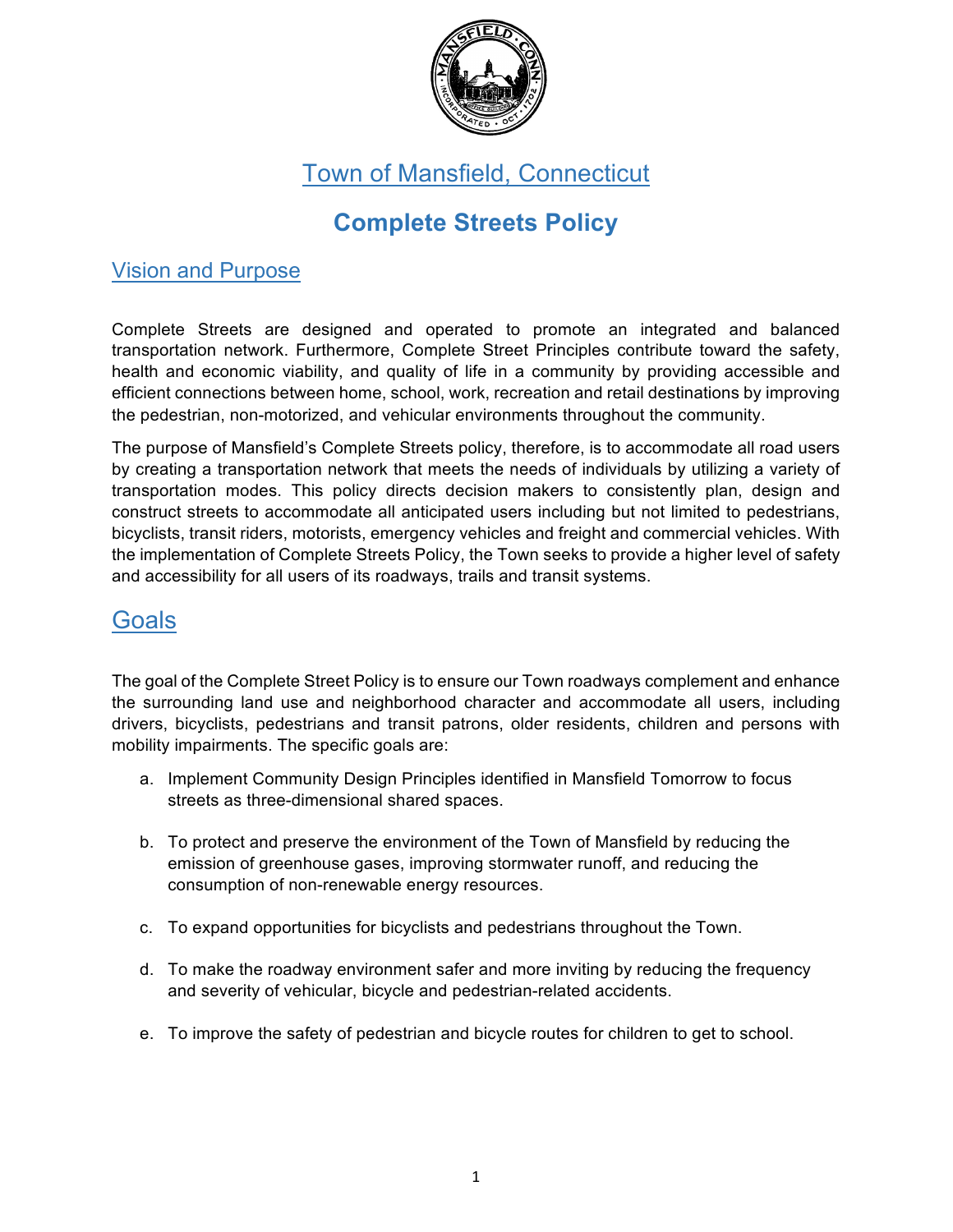

- f. To improve and enhance the health and physical fitness of the Town's residents by providing more safe and convenient opportunities for bicycling and walking.
- g. To improve the Town's quality of life and local economy by providing high quality recreational and multi-modal transportation facilities and providing non-motorized means of transportation.

# Guiding Principles

It is recognized that each Complete Street is unique and the following principles shall guide the development of transportation projects:

- a. Shall be suitable and appropriate to the function and context of the transportation facility;
- b. Complete Streets principles include the development and implementation of projects in a context-sensitive manner where project implementation is sensitive to the community's physical, financial and social setting;
- c. Shall be flexible in project design to ensure that all users have basic safe access and use;
- d. Shall be considered a component of a comprehensive, integrated and interconnected transportation network that allows all users to choose between different modes of travel; and
- e. Shall be consistent and compatible with Mansfield Tomorrow.
- f. Implementation of Complete Streets Policy will be carried out cooperatively within all departments in the Town of Mansfield with multi-jurisdictional cooperation, to the greatest extent possible, among private developers, and state, regional, and federal agencies.

## Applicability and Scope

All Transportation Improvements and phases fall under this policy. Complete Streets principles will be applied to all Town- or State-sponsored improvements and all privately-funded projects and developments that impact the right-of-way. The Town will approach every planned Transportation Improvement as an opportunity to create safer and more accessible streets for all users.

Transportation improvement phases include, but are not limited to, planning, programming, designing, engineering, construction and reconstruction, operation and maintenance. Maintenance activities alone are not Complete Streets Improvements, nor should they prompt street improvements that necessitate Complete Streets consideration except those improvements that may be necessary to satisfy legal mandates such as the Americans with Disabilities Act. To the maximum extent possible, provisions for safe access shall be made for pedestrians and bicyclists during maintenance activities. Complete Streets policy objectives may be achieved by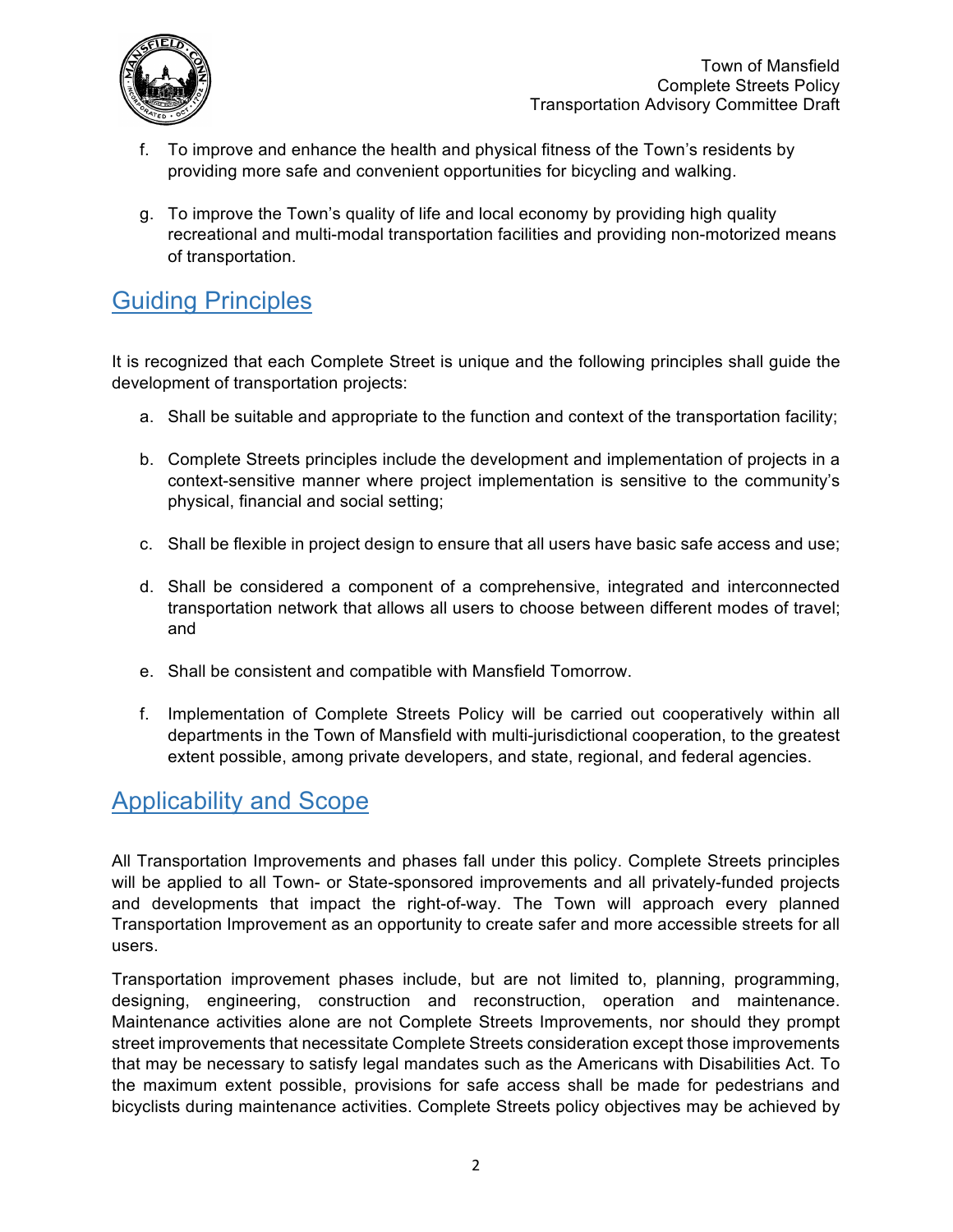

implementing single elements into a project, completing a series of improvements over the course of time, or by developing major network level improvements. The Town recognizes that its infrastructure includes a transportation network that should provide convenient access and safe travel for all users within the Town.

#### Implementation

The Town shall make Complete Streets practices a routine part of everyday operations, shall approach every transportation project and program as an opportunity to improve streets and the transportation network for all users and shall work in coordination with other departments, agencies and jurisdictions to achieve Complete Streets.

The Town shall review and either revise or develop proposed revisions to all appropriate planning documents, zoning and subdivision regulations, and templates to integrate Complete Streets principals in all transportation projects. The Town shall maintain a comprehensive inventory of pedestrian and non-motorized facility infrastructure that will prioritize projects to eliminate gaps in the sidewalk and bicycle network.

The Town will plan, design, construct, operate and maintain appropriate Facilities for pedestrians, bicyclists, transit riders, motorists, children, the elderly and people of all abilities in all new construction, reconstruction, and repaving improvements subject to the exceptions contained herein.

The Town will evaluate Capital Improvement Projects prioritization to encourage implementation of Complete Streets initiatives. The Town shall continue to identify regional, state and federal funds to implement Complete Streets Improvements to supplement the Town's Capital Improvement Program.

## Best Practices – Design Guidance

The Town will follow accepted or adopted design standards and use the best and latest design standards available, including the following:

- a. American Association of State Highway and Transportation Officials (AASHTO)
	- i. A Policy on Geometric Design of Highways and Streets (6th Edition, 2011)
	- ii. Guide for the Development of Bicycle Facilities (4th edition, 2012)
	- iii. Guide for the Planning, Design and Operations of Pedestrian Facilities (2004)
- b. American Planning Association (APA)
	- i. Complete Streets: Best Policy and Implementation Practices (2012)
	- ii. U.S. Traffic Calming Manual
- c. Federal Highway Administration (FHWA)
	- i. Manual of Uniform Traffic Control Devices
	- ii. PEDSAFE: Pedestrian Safety Guide and Countermeasures Selection System
- d. Town of Mansfield
	- i. Guidelines for the Use of Speed Humps (1992)